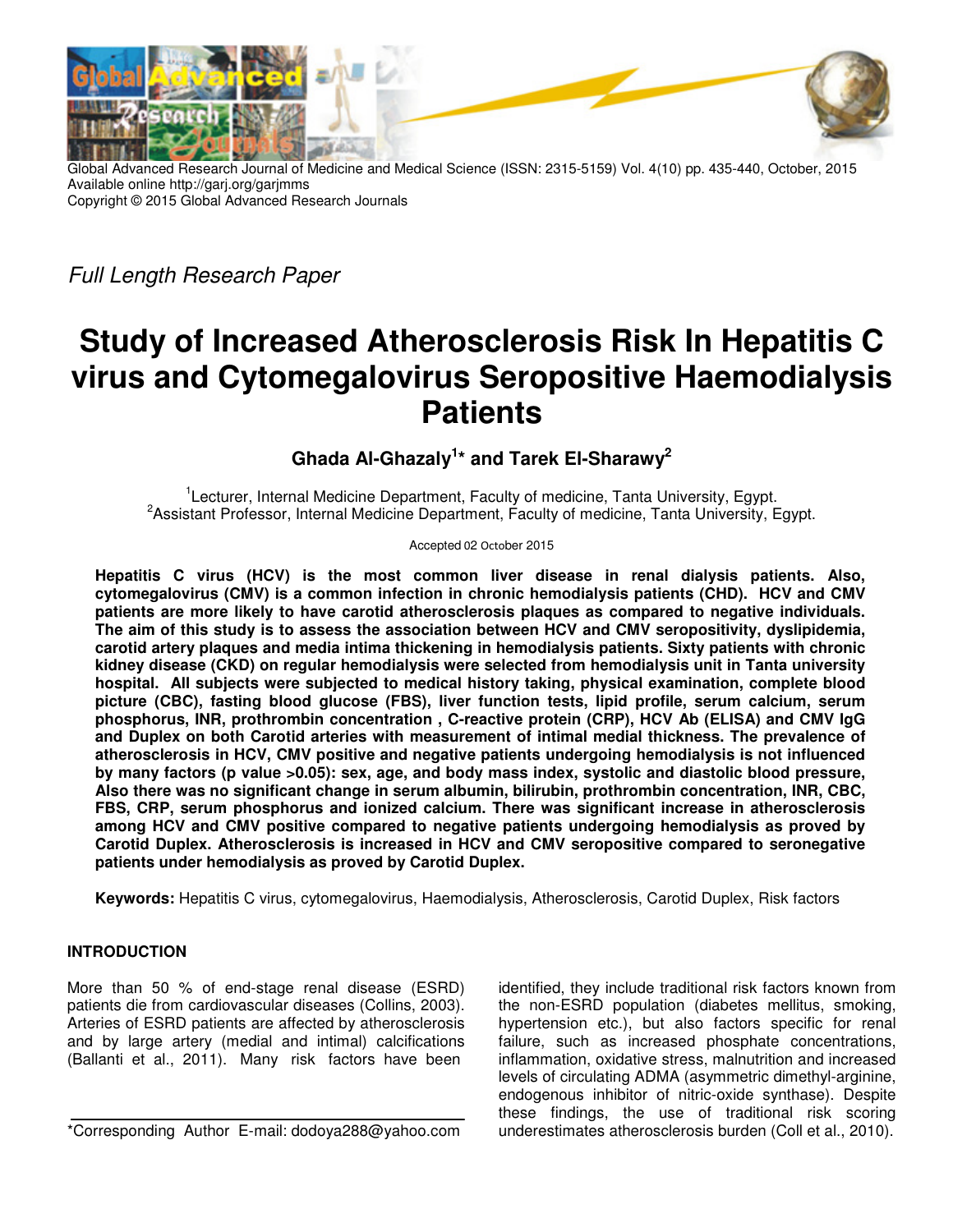Hepatitis C virus (HCV) is a disease with a significant global impact. According to the World Health Organization there are 130-170 million people infected with HCV. There are considerable regional differences. In some countries, e.g., Egypt, the prevalence is as high as 22% (WHO 2011), the prevalence of HCV antibodies in hemodialysis patients ranging from 52.3 to 82.3% (Afifi et al., 2008). HCV patients are more likely to have a higher likelihood of having carotid atherosclerosis plaques as compared to HCV negative individuals (Aslam et al., 2010).

Cytomegalovirus (CMV) is a β-herpes virus and known to be present in saliva, cervical secretions, breast milk, semen, and human lymphocytes. CMV is a ubiquitous agent, and seropositivity rates in the adult population over 40 years of age worldwide are 60 to 100%, possibly due to transmission through breastfeeding, sexual contact and spread from children (Hecht et al., 2006). Transfusion-transmitted CMV infection is a significant cause of morbidity and mortality, particularly in immunocompromised patients (Nassetta et al., 2009).

 CMV seropositivity is likely to play a role as an atherosclerosis-promoting factor in an already diseased vascular system, such as the arteries of patients with ESRD (Stassen et al., 2006).

The aim of this study is to assess the association between HCV and CMV seropositivity, dyslipidemia, carotid artery plaques and media intima thickening in hemodialysis patients.

# **PATIENTS AND METHODS**

The present study is a cross-sectional study. It was conducted in the period extending from June, 2013 through June, 2014. This study included 60 patients on dialysis for at least 6 months or more. From the dialysis unit of the internal medicine department Tanta university hospital.

**Exclusion criteria:** Patients who are suffering from Diabetes Mellitus, ischemic cardiac disease, receiving cholesterol lowering medications, with a history or other evidence of angina, previous myocardial infarction, previous stroke.

Subjects reported to the Dialysis Unit after a 12-h overnight fast. All subjects were subjected to: **a) Medical History:** Including age, sex, residence, level of education, occupation, marital state and special habits. **b) Physical examination:** Including revision of all systems and three consecutive measurements of sitting blood

pressure were recorded. Systolic and diastolic blood pressures were computed as the mean of the three measurements. **c) Anthropometric measurements:** Weight was measured to the nearest 0.5 kg and height to the nearest 1.0 cm and basal metabolic index (BMI) was calculated as body weight in kilograms divided by the square of height in meters (kg/m2).**d) Laboratory investigations:** Complete Blood Picture (CBC), Fasting blood glucose (FBG), Liver function tests (ALT [SGPT], AST [SGOT], T.Bilirubin, and S.Albumin), Lipid profile (Triglycerides, total cholesterol, HDL, LDL), Serum calcium, serum phosphorus, Parathormone Hormone (PTH), Prothrombine time (PT), Partial Thromboblastin time (PTT), INR , C-reactive protein (CRP), HCV Ab (ELISA) and CMV IgG.

# **Radiological investigation**

Carotid artery duplex for evaluation of common carotid artery intima-media thickness (CCA-IMT) was measured by high-resolution B-mode ultrasonography. Ultrasonographic study of patients was performed after dialysis within one week of blood sampling. Bilateral examination was done by an expert radiologist who was unaware of clinical and laboratory data. Subjects were in the supine position with head slightly turned from echography at measurement. Measurement of IMT was performed 0.5 to 1.0 cm proximal to the beginning of the carotid bulb on the wall of the CCA. IMT was defined as the distance between the leading edge of the lumenintima echo of the near wall and the leading edge of the media adventitia echo. IMT was measured on longitudinal views of the far wall of the distal segment of the CCA. Mean values of IMT were calculated from at least three measurements for each artery. The average of the obtained values was taken as IMT; it was considered abnormal when it exceeded 0.8 mm.

#### **Statistical analysis**

Data obtained from the present study were computed using SPSS versions 17 under the platform of Microsoft Windows 7. Continuous data were expressed in the form of mean ± SD while categorical data were expressed in the form of count and percent. Comparison of continuous data was performed utilizing student t test, while categorical data were done using Chi-square test. Relation between variables were investigation by Pearson's correlation coefficient. P value less than 0.05 was considered statistically significant.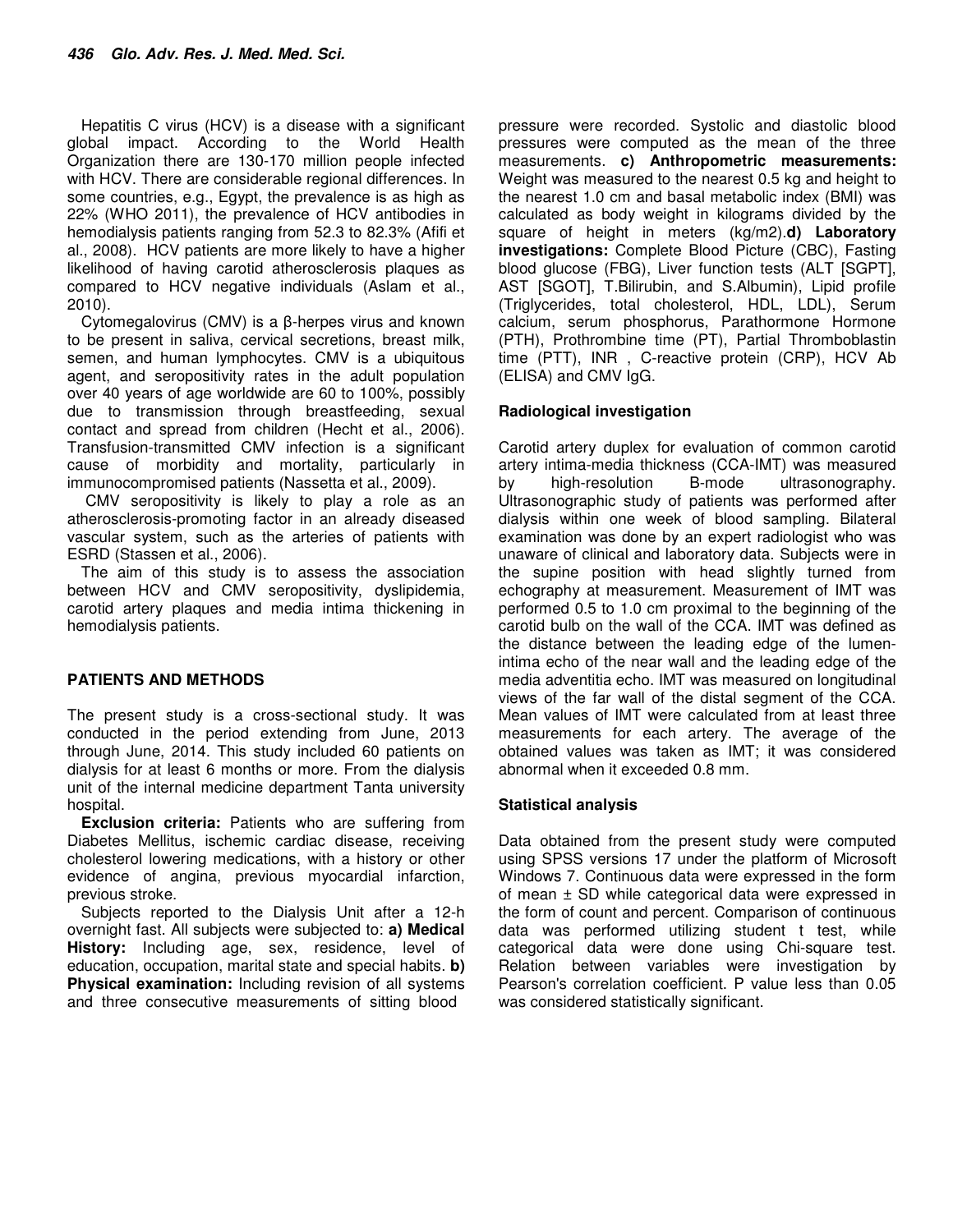### **RESULTS**

|            |       | No | %    |
|------------|-------|----|------|
| <b>CMV</b> | $+ve$ | 48 | 80.0 |
|            | -ve   | 12 | 20.0 |
|            | $+ve$ | 20 | 33.3 |
| <b>HCV</b> | -ve   | 40 | 66.7 |

**Table 1.** This table shows that among the studied patients 80.0 %, 33.3 % were CMV +ve and HCV +ve respectively.

| Table 2. show some laboratory data in the studied patients |  |
|------------------------------------------------------------|--|
|------------------------------------------------------------|--|

|                      | Range           | Mean ± SD         |
|----------------------|-----------------|-------------------|
| <b>AP</b>            | $352.0 - 450.0$ | $393.7 \pm 28.1$  |
| <b>Albumin</b>       | $2.8 - 4.6$     | $3.6 \pm 0.5$     |
| <b>PTH</b>           | 254.0 - 1050.0  | $482.5 \pm 149.2$ |
| <b>CRP</b>           | $3.5 - 17.5$    | $10.1 \pm 3.9$    |
| <b>Cholesterol</b>   | 180.0 - 250.0   | $215.9 \pm 18.3$  |
| <b>Triglycerides</b> | $110.0 - 658.0$ | $316.1 \pm 167.8$ |
| <b>HDL</b>           | $19.0 - 64.0$   | $37.3 \pm 12.3$   |
| LDL                  | $5.0 - 199.8$   | $115.3 \pm 41.4$  |
|                      |                 |                   |

Table 3. This table shows that the studied patients had an IMT of 0.91 ± 0.38 and they included 25 patients (41.7 %) with atherosclerosis.

| IMT                    | Range     | $0.5 - 1.7$     |  |
|------------------------|-----------|-----------------|--|
|                        | Mean ± SD | $0.91 \pm 0.38$ |  |
|                        | $+ve$     | 25 (41.7 %)     |  |
| <b>Atherosclerosis</b> | -ve       | 35(58.3%)       |  |
|                        |           |                 |  |

**Table 4**. This table shows no statistically significant differences between patients with CMV and without regarding HCV infection.

|         | $CVM + ve$ | $CMV -ve$ | <b>Chi-square test</b> |      |  |
|---------|------------|-----------|------------------------|------|--|
|         | $n = 48$   | $n = 12$  | <sub>v</sub> 2         |      |  |
| $HCV +$ | 18         |           |                        | 0.17 |  |
| HCV-    | 30         | 10        | 1.87                   |      |  |

**Table 5**. This table shows that patients with HCV had significantly higher IMT and frequency of atherosclerosis when compared with patients without.

|                     | $HCV + ve$      | $HCV -ve$       | <b>Student t test</b> |           |
|---------------------|-----------------|-----------------|-----------------------|-----------|
|                     | $n = 20$        | $n=40$          |                       | D         |
| IMT                 | $1.29 \pm 0.29$ | $0.72 \pm 0.27$ | 7.4                   | $0.0001*$ |
|                     |                 |                 | Chi-square test       |           |
|                     |                 |                 | $\mathbf{x}^2$        |           |
| Atherosclerosis +ve | 19              | 6               |                       |           |
| Atherosclerosis-ve  |                 | 34              | 35.1                  | $0.0001*$ |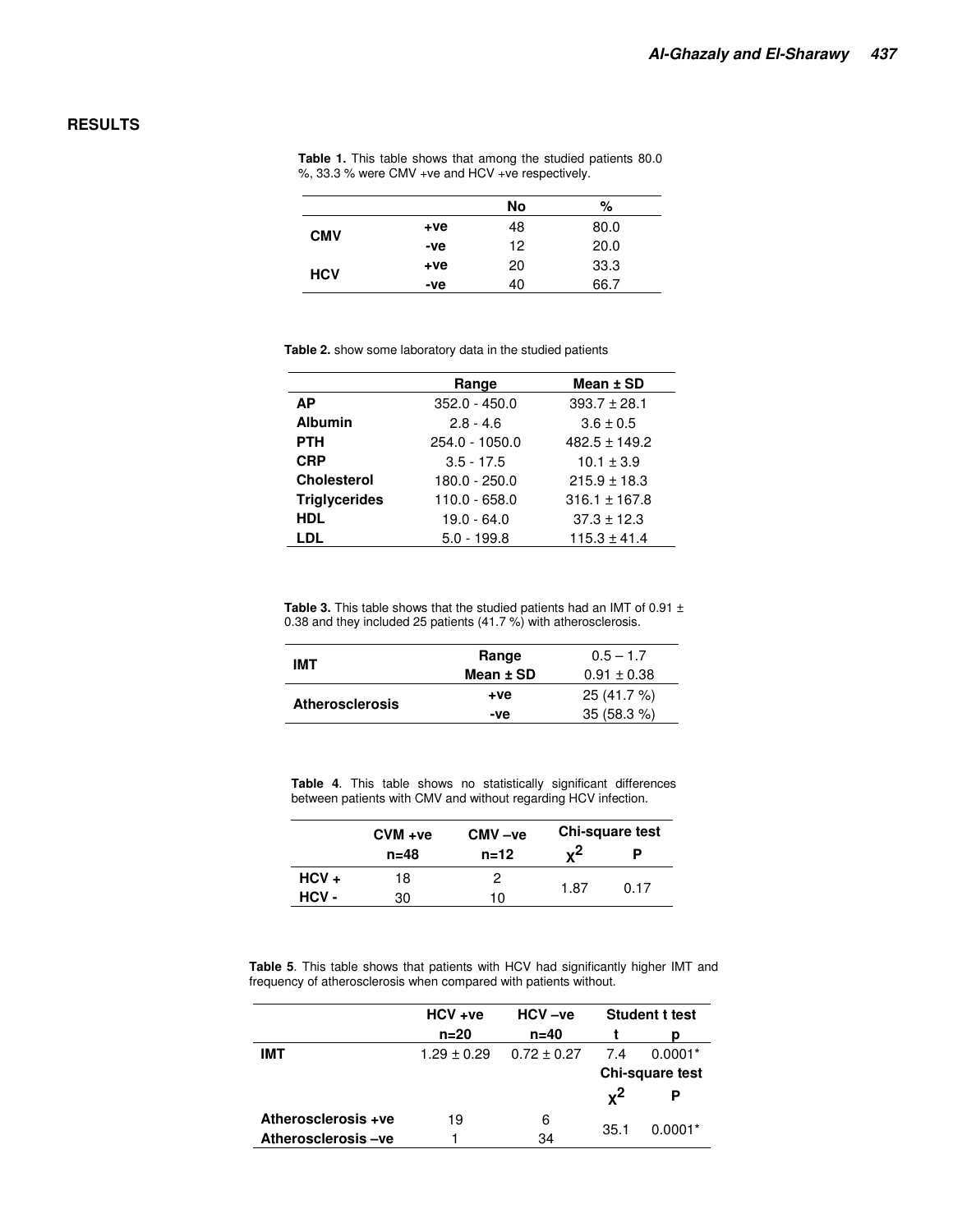|                     | $CVM + ve$      | $CMV -ve$       | <b>Student t test</b> |          |
|---------------------|-----------------|-----------------|-----------------------|----------|
|                     | $n = 48$        | $n = 12$        |                       |          |
| <b>IMT</b>          | $0.97 \pm 0.39$ | $0.68 \pm 0.27$ | 2.39                  | $0.02*$  |
|                     |                 |                 | Chi-square test       |          |
|                     |                 |                 | $\mathbf{v}^2$        |          |
| Atherosclerosis +ve | 24              |                 |                       |          |
| Atherosclerosis-ve  | 24              | 11              | 6.8                   | $0.009*$ |

**Table 6.** This table shows that patients with CMV had significantly higher IMT and frequency of atherosclerosis when compared with patients without.

Results also revealed the presence of atherosclerotic plaque in the righ common carotid artery  $(4.01 \times 11.2 \text{ mm})$  confirmed by colored Carotid Duplex

#### **DISCUSSION**

In the present study, it was shown that among the studied patients, 20 patients were HCV +ve (33.3 %) while the remainder 40 (66.7 %) were HCV –ve. This figure is close to that found by *Khodir et al., (2012)* who estimate the prevalence of anti-HCV positive patients in its different HD units in Al Gharbiyah Governorate, Egypt; they found that 824 out of 2351 patients (35%) were anti-HCV reactive (Khodir et al., 2012).

In addition, we found that studied patients had an IMT of  $0.91 \pm 0.38$  and they included 25 patients (41.7 %) had atherosclerosis. This is in agreement with *Balsam et al., (2009)*. In their study, 40.0 % of HD patients had IMT > 0.8 mm (Balsam et al., 2009).

In the present study, CMV IgG was found to be positive in 48 patients (80.0 %). This is in accordance with the study of *Sepehrvand et al., (2010)* they found that fortyfour (52%) patients were males. 65 patients (77.4%) were anti-CMV IgG positive and 6 (7.1%) were anti-CMV IgM positive (Sepehrvand et al., 2010). This also accords with the study of *Betjest et al., (2009)* who found that among the studied HD patients 73.8 % were CMV +ve (Betjest et al., 2009).

On the other hand, *Abou-El-Yazed et al., (2008)* found that the seroprevalance of CMV antibodies among their patients was 98% using CMV/IgG, 11% using CMV/IgM and 30% by using CMV/Ampilcor (PCR) (Abou-El-Yazed et al., 2008).

Also, *Ocak et al., (2006)* found the Positivity for anti-CMV IgG was in 254 (99.6%) of the 255 HD patients so this is in accordance with the result of the present study (Ocak et al., 2007).

In addition, no significant associations were found between CMV and HCV infection and the various clinical and laboratory data. However, it was found that patients with CMV and HCV had significantly higher IMT and frequency of atherosclerosis when compared with patients without.

This is in agreement with the study of *Betjes et al., (2009)*. In a retrospective study they analysed the clinical data of patients with ESRD. A total of 408 patients were evaluated with a median age of 52 years. Multivariate logistic regression identified age, smoking, hypertension, CRP and CMV seropositivity as independent variables that were significantly associated with a positive medical history of atherosclerotic disease (Betjest et al., 2009).

However, the present data are in disagreement with the study of *Buyukhatipoglu et al., (2007)* who evaluated the causative role of inflammation in atherosclerosis among HD patients. Intima-media thickness (IMT) in carotid arteries was determined in 54 HD patients and 52 controls. Plasma levels of lipids, glucose, albumin and several acute phase proteins, and immunoglobulin G titters against Chlamydia and cytomegalovirus were measured in all subjects. There was no relationship between carotid IMT and cytomegalovirus (Buyukhatipoglu et al., 2007).

Also is against the present study; *Wolf et al., (2004)* evaluated whether there is a correlation between a past infection with Chlamydia pneumonia (Cpn), Helicobacter pylori (Hp) or CMV and the manifestation of a symptomatic atherosclerotic disease in patients with end stage renal failure, they found that There was no correlation between CMV (IgG, IgM) or Hp ( IgA, IgG) seropositivity and atherosclerotic disease (Wolf et al., 2004).

*Boddi et al., (2007)* found that HCV infection may be localized in plaque tissue, accordingly, the detection of viral RNA in the plaque tissue of patients in the absence of detectable viremia points out the possibility of a compartmentalization of the virus in this district with pathogenetic consequences. This in turn suggests a role of HCV in carotid atherogenesis (Boddi et al., 2007).

*Adinolfi et al., (2012)* observed that also viral load and hepatic steatosis are associated with the presence of carotid atherosclerosis in CHC subjects, thus assuming that HCV infection could be a relevant risk factor for carotid atherosclerosis occurrence via viral load and steatosis (Adinolfi et al., 2012).

In agreement with the presnt study results *Ishizaka N et al., 2002* stated that sero positivity for HCV hows a positive association with carotid artery plaque and carotid intima-media thickening, independent from other risk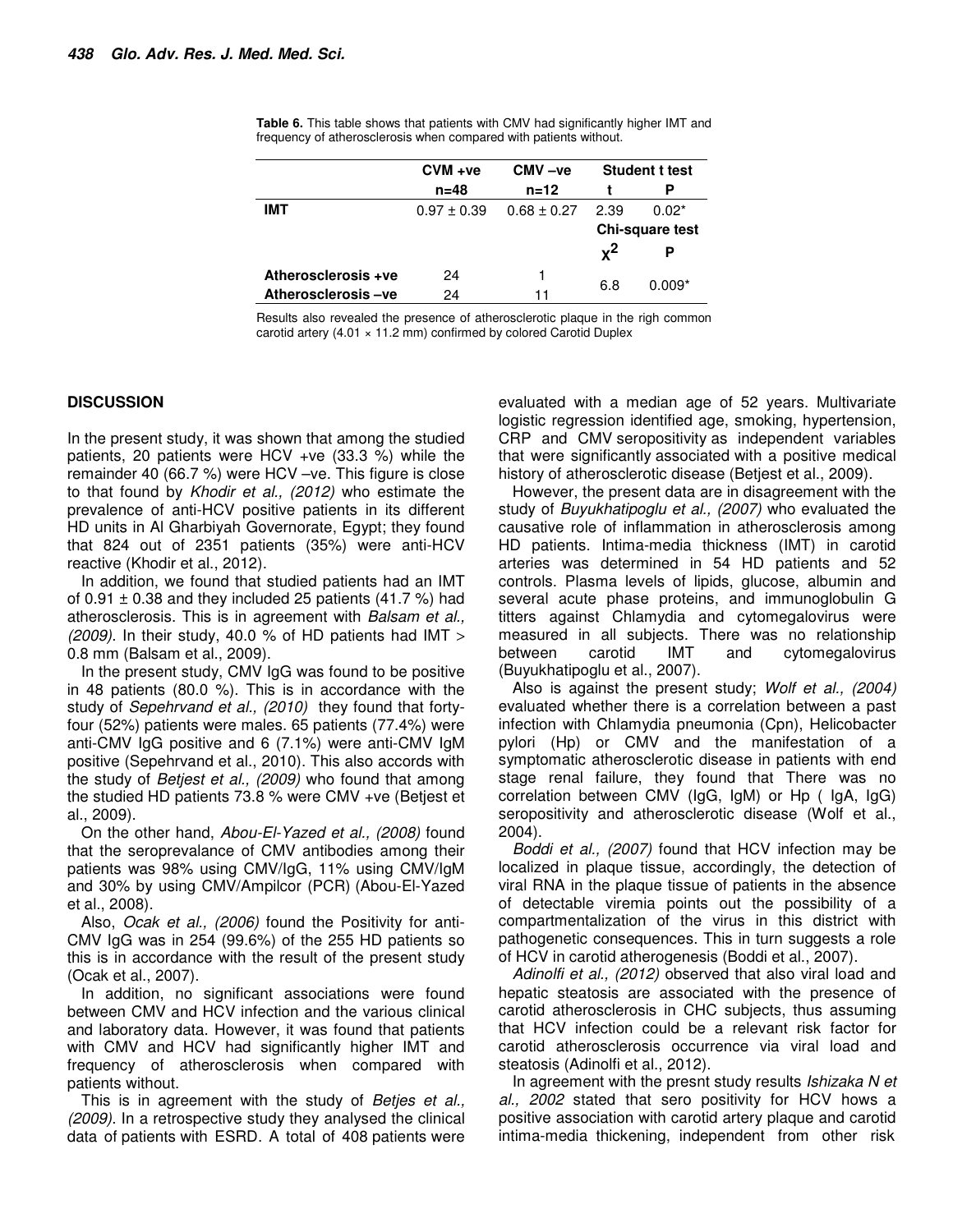factors for atherosclerosis (Ishizaka et al., 2002).

Results of the present study also are in agreement with *(Adeel et al., 2009)* who found that HCV infected subjects were at a significantly higher risk of developing atherosclerosis, compared with HCV-uninfected subjects. The reason for the increased risk is unclear but recent studies support the role of inflammation in the pathogenesis of atherosclerosis. According to these studies, a complex balance between pro-inflammatory and anti-inflammatory cytokines dictates the initiation, propagation, and rupture of atherosclerotic lesions. Some studies have shown that the levels of inflammatory markers (e.g., high sensitivity CRP, interleukin 6, and tumor necrosis factor TNF-|α|) are higher in HCV (Adeel et al., 2009).

On the contrast, a recent population-based Japanese study showed a paradoxically lower risk of atherosclerosis in CHC patients compared with healthy controls, even if an increased prevalence of insulin resistance (IR) in patients with HCV infection is confirmed (Miyajima et al., 2013). Also, in a large population study from Northern Europe, HBV and HCV infections were not associated with an increased risk for cardiovascular events, including carotid atherosclerosis, myocardial infarction, and stroke (Völzke et al., 2004).

Infected subjects compared with HCV-uninfected control subjects. In the present study we found that hypercholesterolemia is predictor of atherosclerosis in the studied patients.

However, the present data are in disagreement with the study of *Cheung AK et al., (2000)* who examined the relationship between several traditional cardiovascular disease risk factors and the presence or history of cardiovascular events in hemodialysis patients, they found that forty percent of the patients had coronary heart disease. Nineteen percent had cerebrovascular disease, and 23% had peripheral vascular disease. As expected, diabetes and smoking were strongly associated with cardiovascular diseases. Increasing age was also an important contributor, especially in the group less than 55 years and in non diabetic patients. Black race was associated with a lower risk of cardiovascular diseases than non-blacks. Interestingly, neither serum total cholesterol nor pre-dialysis systolic blood pressure was associated with coronary heart disease, cerebrovascular disease, or peripheral vascular disease (Cheung et al., 2000).

This study is in agreement with (Mustafa et al., 2012) whose study showed that albumin is inversely and independently associated with CIMT of haemodialysis patients (Mustafa et al., 2012).

This study is in variance with (Nassiri et al., 2012) could not detect an association between serum levels of calcium, phosphorus, parathyroid hormone, and 25 hydroxyvitamin D and atherosclerosis (Nassiri et al., 2012).

#### **CONCLUSION**

In conclusion**,** The infection with both HCV and CMV increases the risk of atherosclerosis in patient with chronic renal failure on dialysis, so infection control is very important to avoid adding risk factors to those patients for morbidity and mortality.

#### **REFERENCES**

- Abou-El-Yazed E, El-Hoseny IM, Kasim K, et al (2008**).** Prevalence of cytomegalovirus infection among patients undergoing hemodialysis. Egypt J. Immunol. *15(2):33-41*.
- Adeel A Butt, Wang Xiaoqiang, Matthew Budoff, et al (2009). Hepatitis C Virus Infection and the Risk of Coronary Disease. *Clin. Infect. Dis. 49 (2): 225-232.*
- Adinolfi LE, Restivo L, Zampino R, et al (2012). "Chronic HCV infection is a risk of atherosclerosis. Role of HCV and HCV related steatosis," *Atherosclerosis*, 221(2): 496–502.
- Afifi A, et al (2008). Annual reports of the Egyptian renal registry; 1996- 2008, http://www.esnonline.net*.*
- Aslam F, Alam M and Lakkis NM (2010). Hepatitis C virus and carotid atherosclerosis: a retrospective analysis. *Atherosclerosis*. 209: 340- 343.
- Ballanti P, Silvestrini G, Pisanò S, et al (2011). Medial artery calcification of uremic patients: a histological, histochemical and ultra structural study. *Nephrol. Dial Transplant*. 26: 349-357.
- Balsam, Mohsen M. EL Kossi, Robert Lord, et al (2009). Cardiovascular disease on hemodialysis: Predictors of atherosclerosis and survival Hemodialysis International. 13(3): 278– 285.
- Betjest MGH, Weimar W, Litjens NHR (2009). CMV seropositivity determines epoetin dose and hemoglobin levels in patients with CKD. J. Am. Soc. Nephrol. *20:2661-2666*
- Boddi Rosanna Abbate, Benedetta Chellini, et al (2007). HCV infection facilitates asymptomatic carotid atherosclerosis, digestive and liver suppl. *S43-S39*
- Buyukhatipoglu H, Tiryaki O, Tahta K, et al (2007). Inflammation as a risk factor for carotid intimal-medial thickening, a measure of subclinical atherosclerosis in haemodialysis patients: the role of chlamydia and cytomegalovirus infection. J. Nephrol. (Carlton). *12(1):25-32*.
- Cheung AK1, Sarnak MJ, Yan G, et al (2000). Atherosclerotic cardiovascular disease risks in chronic hemodialysis patients. Kidney Int. *58(1):353-362.*
- Coll B, Betriu A, Martinez-Alonso M, et al (2010). Cardiovascular risk factors underestimate atherosclerotic burden in chronic kidney disease: usefulness of non-invasive tests in cardiovascular assessment. *Nephrol. Dial Transplant*. 25: 3017-3025.
- Collins AJ (2003). Cardiovascular mortality in endstage renal disease. *Am. J. Med. Sci. 325*: 163-167.
- Hecht HS, Budoff MJ, Berman DS, et al (2006). Coronary artery calcium scanning: clinical paradigms for cardiac risk assessment and treatment. Am. Heart J. *151:1139-1146.*
- Ishizaka N, Ishizaka Y, Takahashi E, et al (2002). Association between hepatitis C virus seropositivity, carotid-artery plaque, and intimamedia thickening. *Lancet.* 359:133-135.
- Khodir SA, Alghateb M, Okasha KM, et al (2012). Prevalence of HCV infections among hemodialysis patients in Al Gharbiyah Governorate, Egypt. *5(3):145-147*.
- Miyajima T, Kawaguchi A, Fukami, et al (2013). "Chronic HCV infection was associated with severe insulin resistance and mild atherosclerosis: a population-based study in an HCV hyperendemic area," *J. Gastroenterol.* 48:93–100.
- Mustafa Duran, Aydin Unal, Mehmet Tugrul Inanc, et al. (2012). Changes in carotid intima-media thickness over two years in patients on haemodialysis. *J. Pak. Med. Assoc*. 62(6).